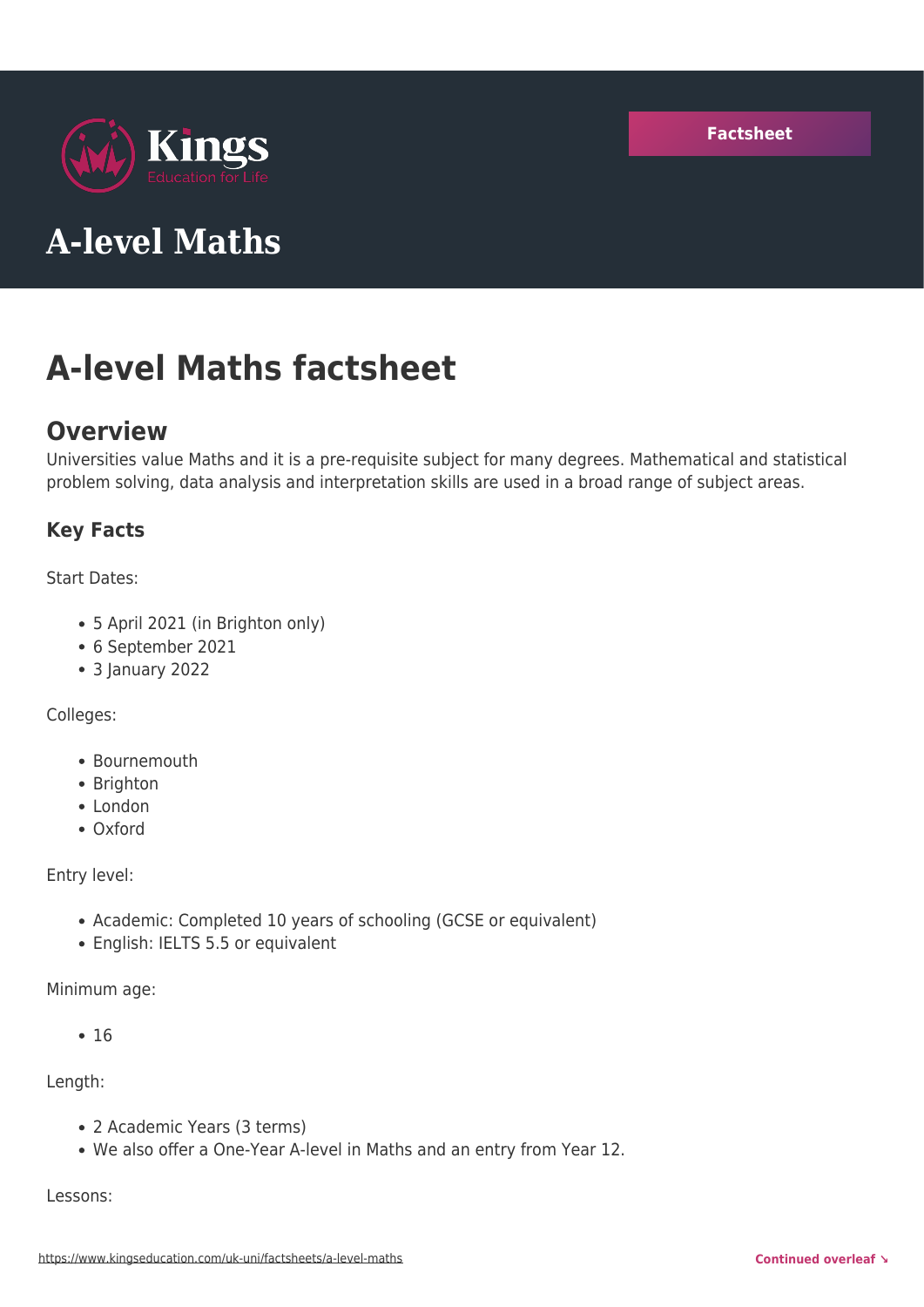Average 7 hours per week for each A-level subject (plus homework and private study)

Class size:

 $-4-10$ 

# **Learning outcomes**

- Gain UK national university entrance qualification
- Raise English to university level
- Develop study skills required at degree level
- Develop specialist subject expertise

# **Course content and structure**

The following syllabus outline is based on Edexcel exam board content. Please note that exam boards may vary from college to college.

# **Year 1**

Pure Maths content

- Algebra and functions (part 1)
- Further algebra
- The binomial expansion
- Differentiation
- Integration
- Vectors (2D)
- Coordinate geometry in the (x, y) plane
- Trigonometry
- Algebra and functions (part 2)
- Exponentials and logarithms

Applied Maths content: Section A — Statistics

- Statistical sampling
- Data presentation and interpretation
- Probability: mutually exclusive events;
- Independent events
- Statistical distributions
- Statistical hypothesis testing

Applied Maths content: Section B —Mechanics

- Ouantities and units in mechanics
- Kinematics 1 (constant acceleration)
- Forces & Newton's laws
- Kinematics 2 (variable acceleration)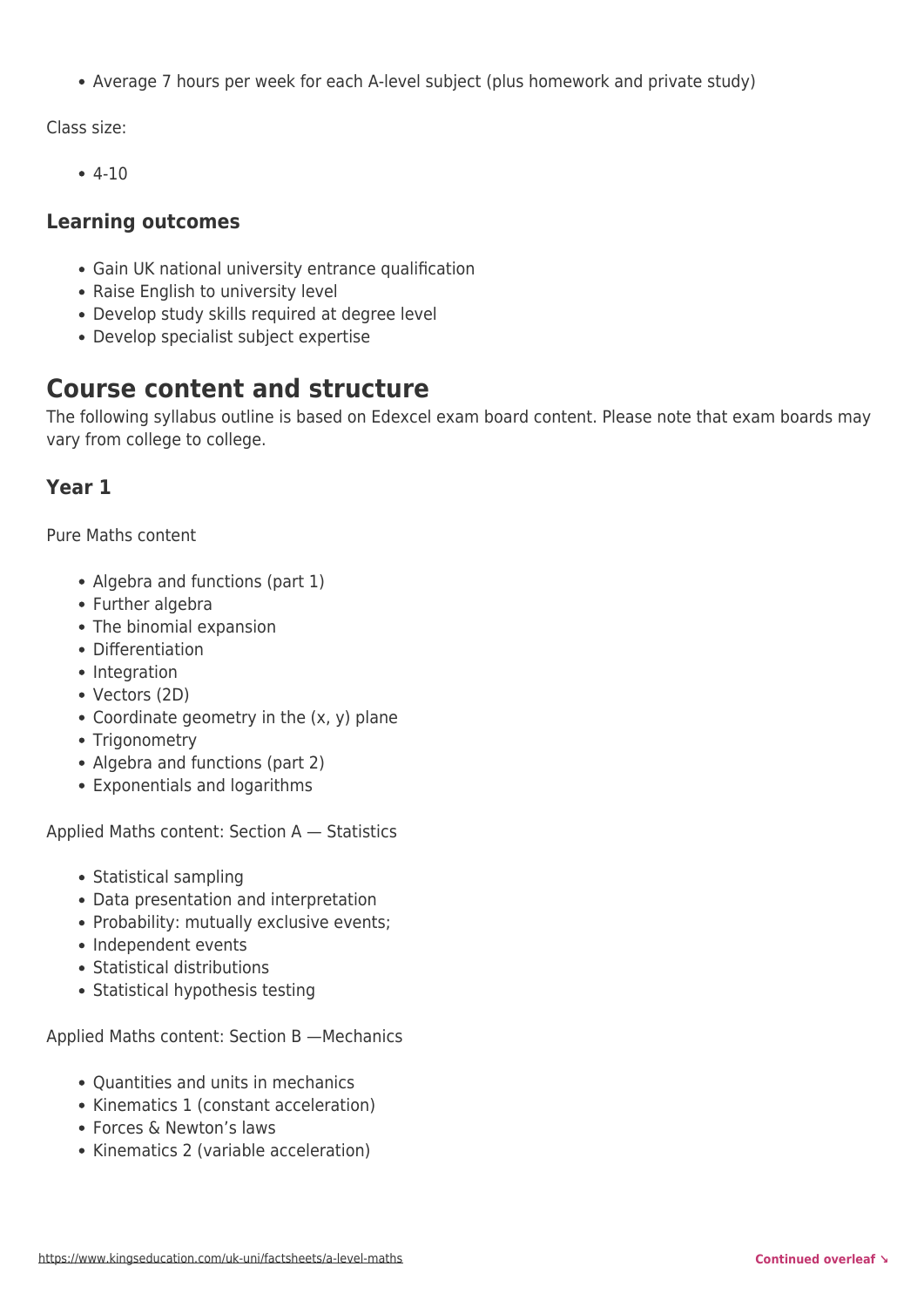# **Year 2**

### Pure Maths content

- Proof
- Algebraic and partial fractions
- Functions and modelling
- Series and sequences
- The binomial theorem
- Trigonometry
- Parametric equations
- Differentiation
- Numerical methods
- Integration (part 1)
- Integration (part 2)
- Vectors (3D)

Applied Maths content: Section A —Statistics

- Regression and correlation
- Probability
- The Normal distribution

Applied Maths content: Section B —Mechanics

- Moments: Forces' turning effect
- Forces at any angle
- Applications of kinematics: Projectiles
- Applications of forces
- Further kinematics

# **Typical A-level subject combinations with Maths**

- Maths, Physics and Chemistry
- Maths, Chemistry and Biology
- Maths, Economics, Geography
- Maths, Physics and Economics

# **Sample enrichment activities**

- Bletchley Park visit
- The Big Bang fair, NEC Birmingham
- UK Maths Challenge
- Oxford University Science laboratory visit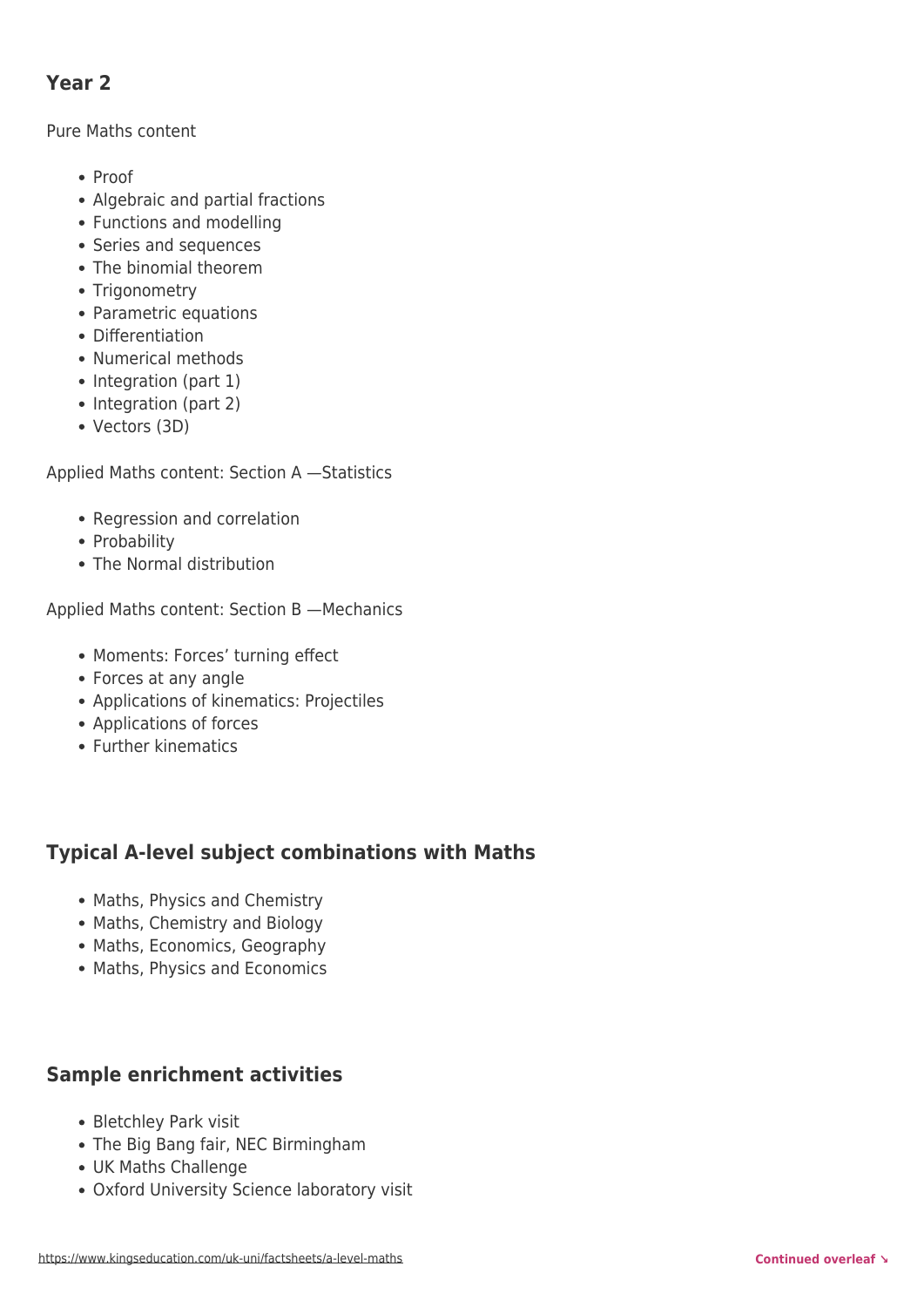- Maths Club
- Science Club
- Science in the News Club
- Astronomy Club
- Business Enterprise

# **Sample academic calendar (2021-2022**

# **Year 1**

September

- 6th: term starts
- Student induction

### **October**

- 18 22nd: half term
- Progress tests

### November

University fairs and talks

#### December

- 10th: term ends
- End of term exams

#### January

• 3rd: term starts

#### February

- 10th 11th: half term
- Progress tests
- University fairs

## March

- End of term exams
- 18th: term ends

#### April

4th: term starts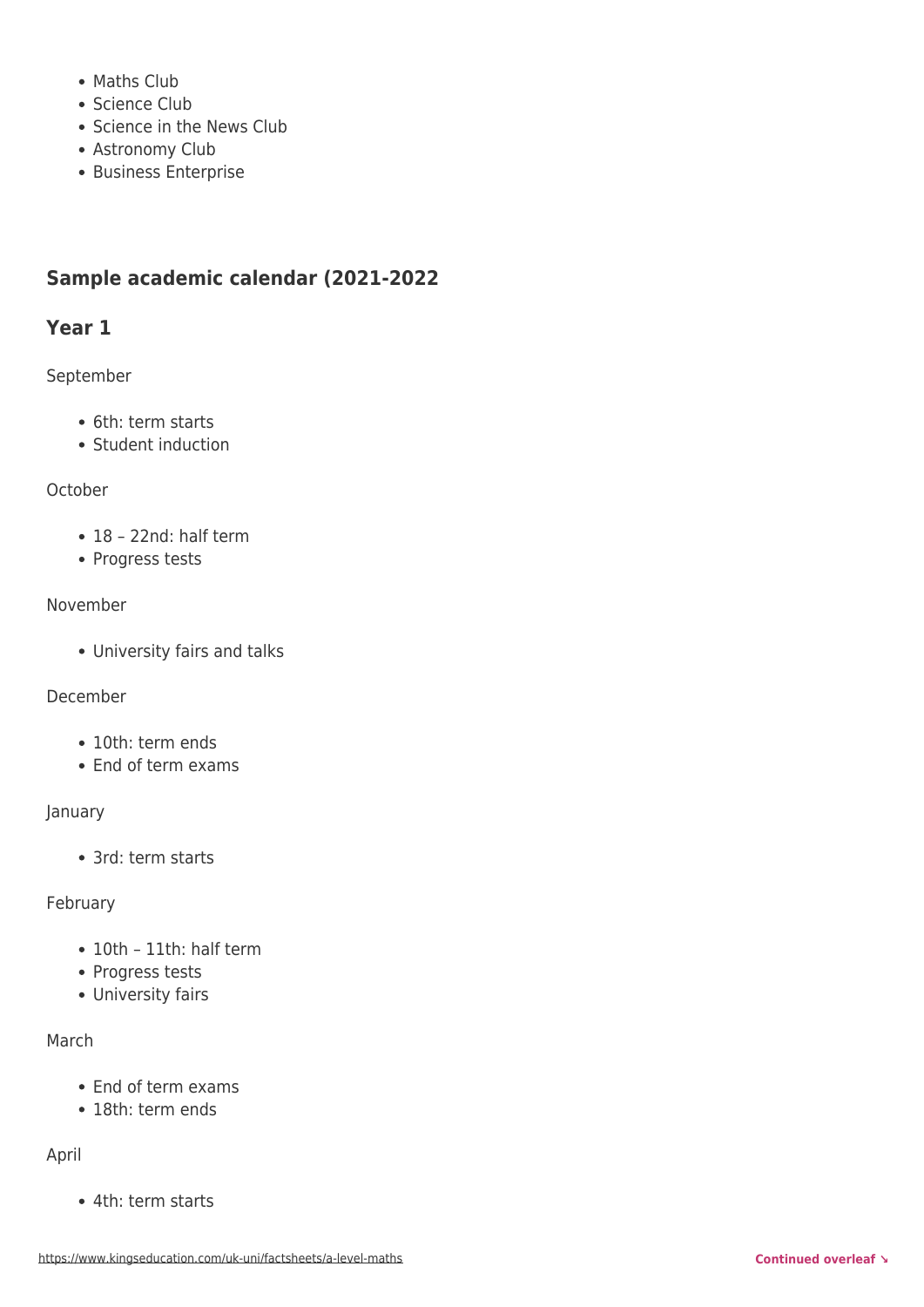### May

• Progress tests

# June

- Exams
- 10th: term ends

# **Year 2**

# September

5th Sept: term starts

# October

- 17th 21st: half term
- 15th October: UCAS deadline (Medicine)
- Progress tests

# November

University fairs and talks

# December

- 9th: term ends
- End of term exams

# January

- 2nd: term starts
- 15th January: UCAS deadline (other subjects)

# February

- 9th 10th: half term
- Progress tests

# March

- 17th: term ends
- Mock exams

# April

- 3rd: term starts
- Progress tests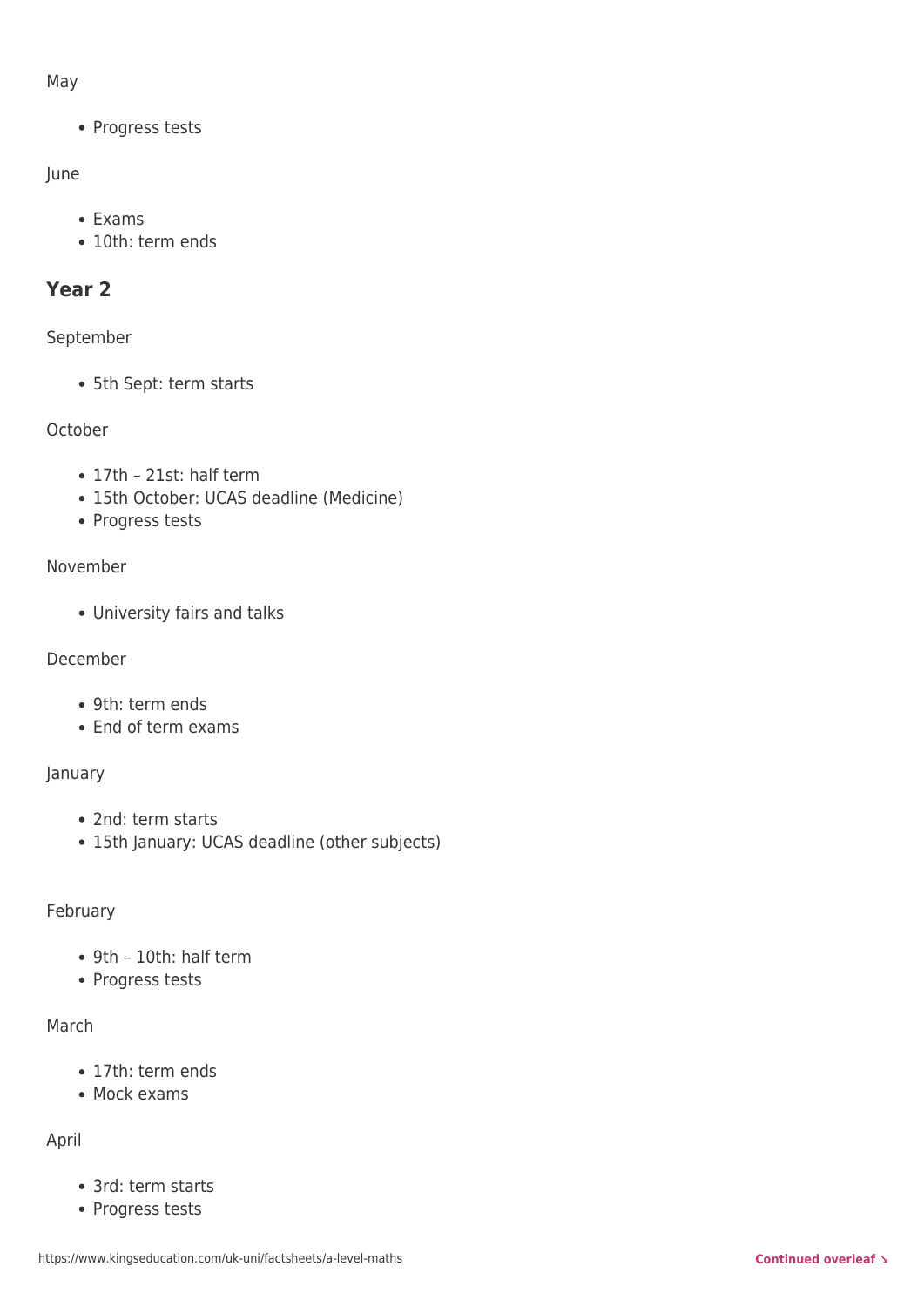May

Final exams

June

9th June: term ends

# **Recommended reading**

Below is a list of books which may help you prepare for your studies prior to arrival. Please note that additional books, and online resources such as websites and journals will be shared once you begin your course.

- Proofiness: How You're Being Fooled by the Numbers by Chares Seife
- The Mathematical Experience by Philip J. Davis
- The Drunkard's Walk by Leonard Mlodinov
- Oxford Student's Mathematics by Oxford Dictionaries
- Oxford Content and Language Support: Mathematics by Caroline Meyrick and Judy Roberts

# **Degree progression**

Maths has wide applications in industry, business, finance, science, technology and many others.

There are a number of courses where A-level Maths is favoured — including Chemistry, Medicine, Architecture and Economics.

University courses in the following fields all stipulate A-level mathematics as necessary:

- Accounting
- Business Studies
- Computing
- Engineering
- Maths
- Physics

# **Sample alumni progression**

Aysha Ahmad Sharudin

- Maths/Biology/Chemistry/Persian
- University of Exeter (Neuroscience)

Chun Yu Chan

- Maths/Biology/Chemistry/Physics
- Oueen's University Belfast (Medicine)

Hon Ming Lam